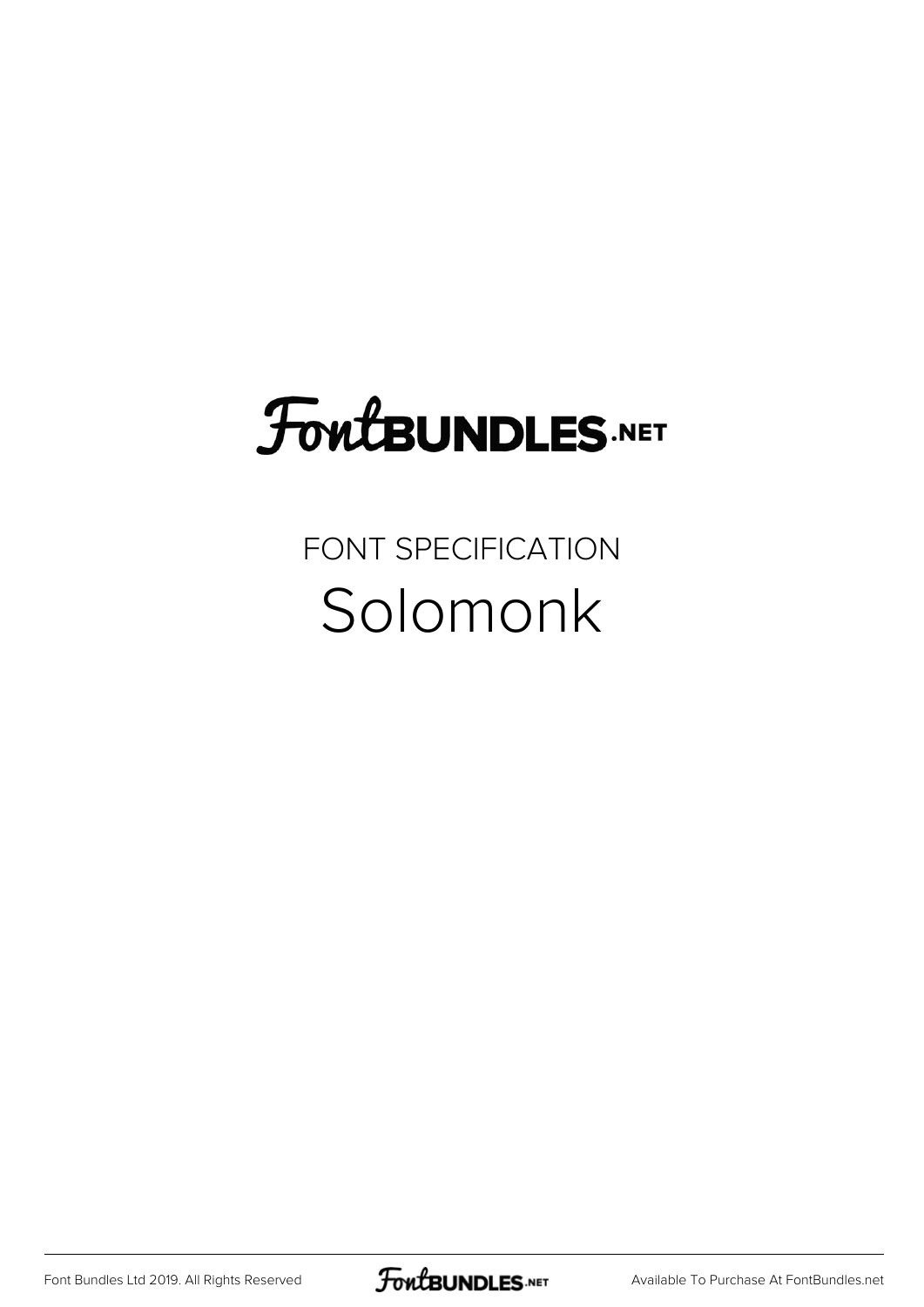## Solomonk - Regular

**Uppercase Characters** 

ABCDEZGHCIRL M NOPORSTUWWYZ

Lowercase Characters

 $abcd$ efghijklmnepqus taawxyz

**Numbers** 

0123456789

**Punctuation and Symbols** 

 $\# \$   $\%$  & '()  $\int$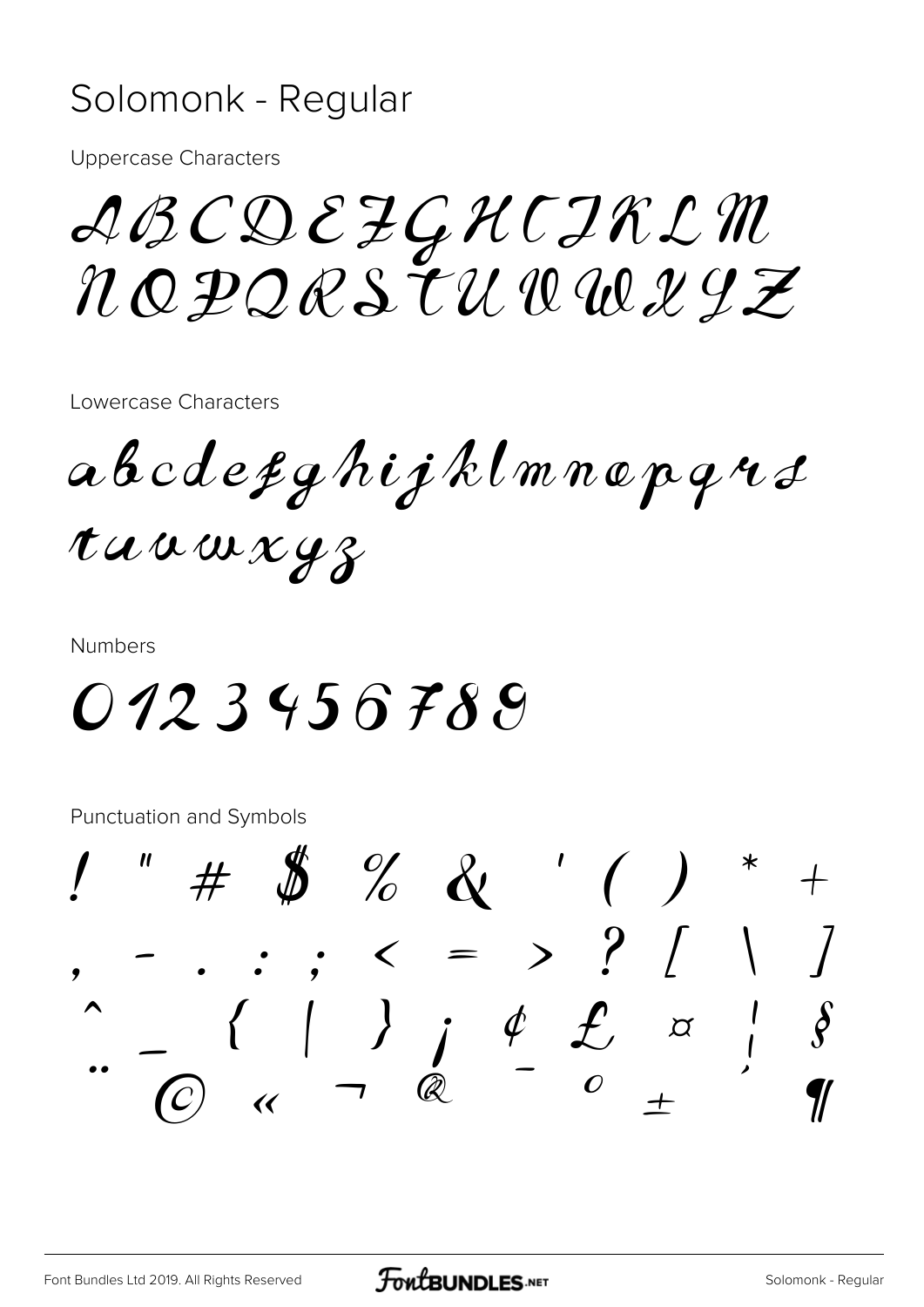$\rightarrow$ 

All Other Glyphs

À Á Â Ã Ä Ä L C È ÉËËČĆČËÐÑ  $\dot{\mathcal{O}}$   $\dot{\mathcal{O}}$   $\dot{\mathcal{O}}$   $\ddot{\mathcal{O}}$   $\times$   $\mathcal{O}$   $\dot{\mathcal{U}}$   $\dot{\mathcal{U}}$  $\hat{u}$   $\ddot{u}$   $\acute{y}$   $\dot{\phi}$   $\beta$  à á á  $\tilde{\boldsymbol{a}}$  $\begin{array}{cccccccccccccc} \mathbf{\alpha} & \mathbf{\beta} & \mathbf{\beta} & \mathbf{\dot{\beta}} & \mathbf{\dot{\beta}} & \mathbf{\dot{\beta}} & \mathbf{\dot{\beta}} & \mathbf{\dot{\beta}} & \mathbf{\dot{\beta}} & \mathbf{\dot{\beta}} & \mathbf{\dot{\beta}} & \mathbf{\dot{\beta}} & \mathbf{\dot{\beta}} & \mathbf{\dot{\beta}} & \mathbf{\dot{\beta}} & \mathbf{\dot{\beta}} & \mathbf{\dot{\beta}} & \mathbf{\dot{\beta}} & \mathbf{\dot{\beta}} & \mathbf{\dot{\beta}} & \mathbf{\dot{\beta}} & \mathbf{\dot{\beta}} & \mathbf{\dot{\beta}} & \mathbf{\dot{\beta}} &$  $\ddot{a}$   $\aa$  $\ddot{e}$  $\dot{\mathbf{l}}$ 

ک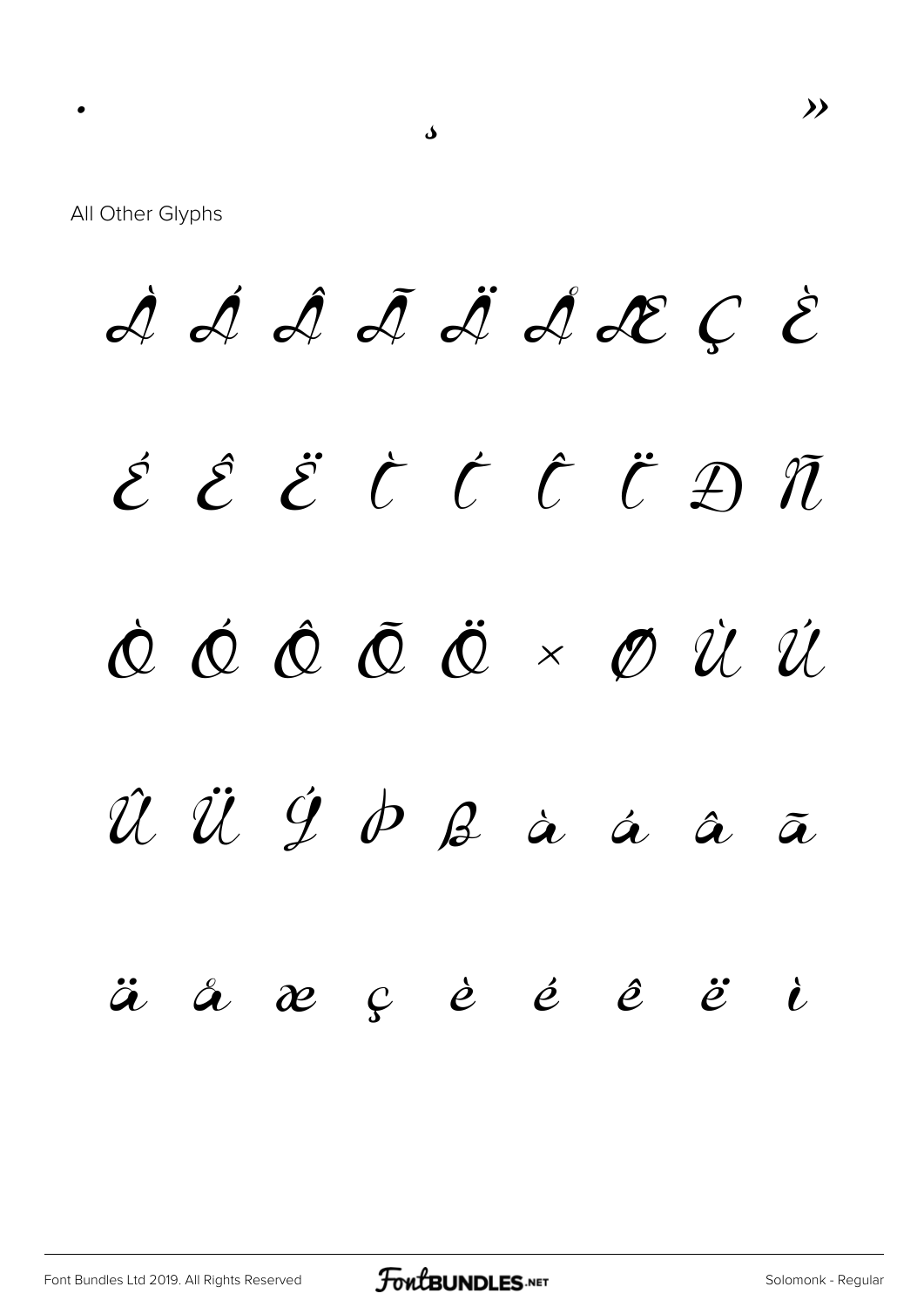*í î ï ð ñ ò ó ô õ ö ÷ ø ù ú û ü ý þ ÿ Ā ā Ă ă Ą ą Ć ć Ċ ċ Č č Ď ď Đ đ Ē ē Ė ė Ę ę Ě ě Ğ ğ Ġ ġ Ģ ģ Ħ ħ Ī ī Į į İ ı Ķ ķ Ĺ ĺ Ļ ļ*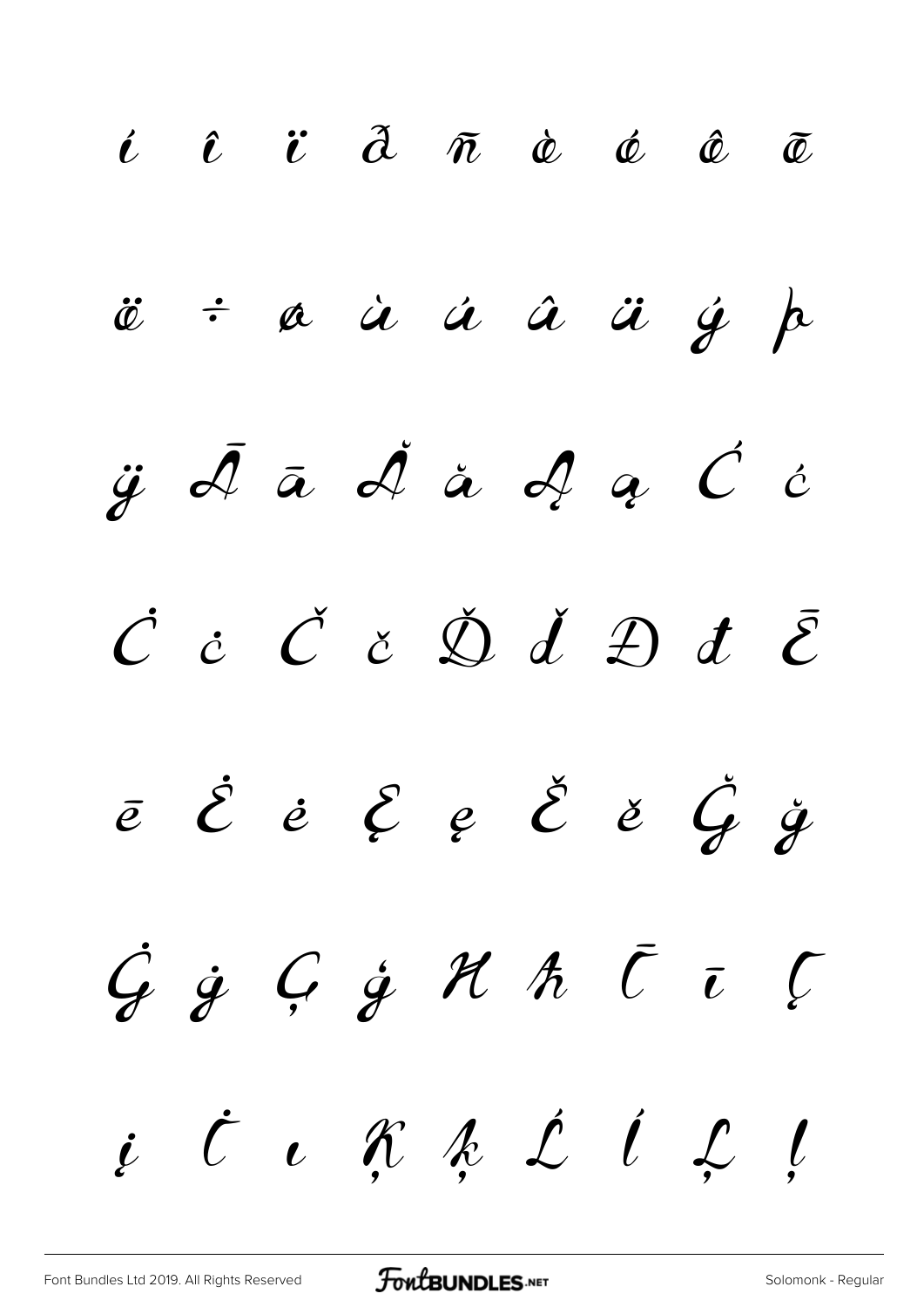*Ľ ľ Ł ł Ń ń Ņ ņ Ň ň Ŋ ŋ Ō ō Ő ő Œ œ Ŕ ŕ Ŗ ŗ Ř ř Ś ś Ş ş Š š Ţ ţ Ť ť Ŧ ŧ Ū ū Ů ů Ű ű Ų ų Ŵ ŵ Ŷ ŷ Ÿ Ź ź Ż ż Ž ž Ș ș Ț ț*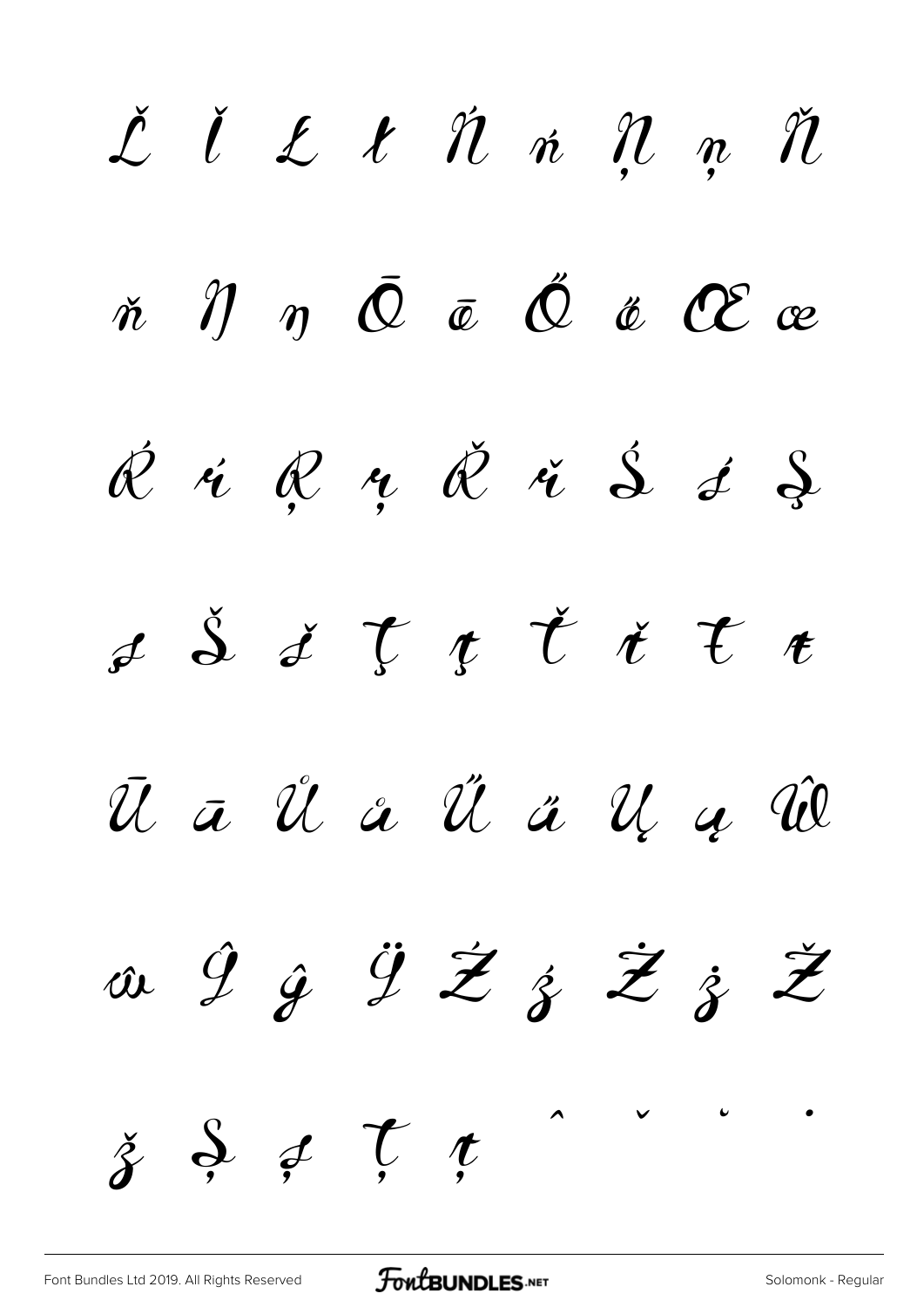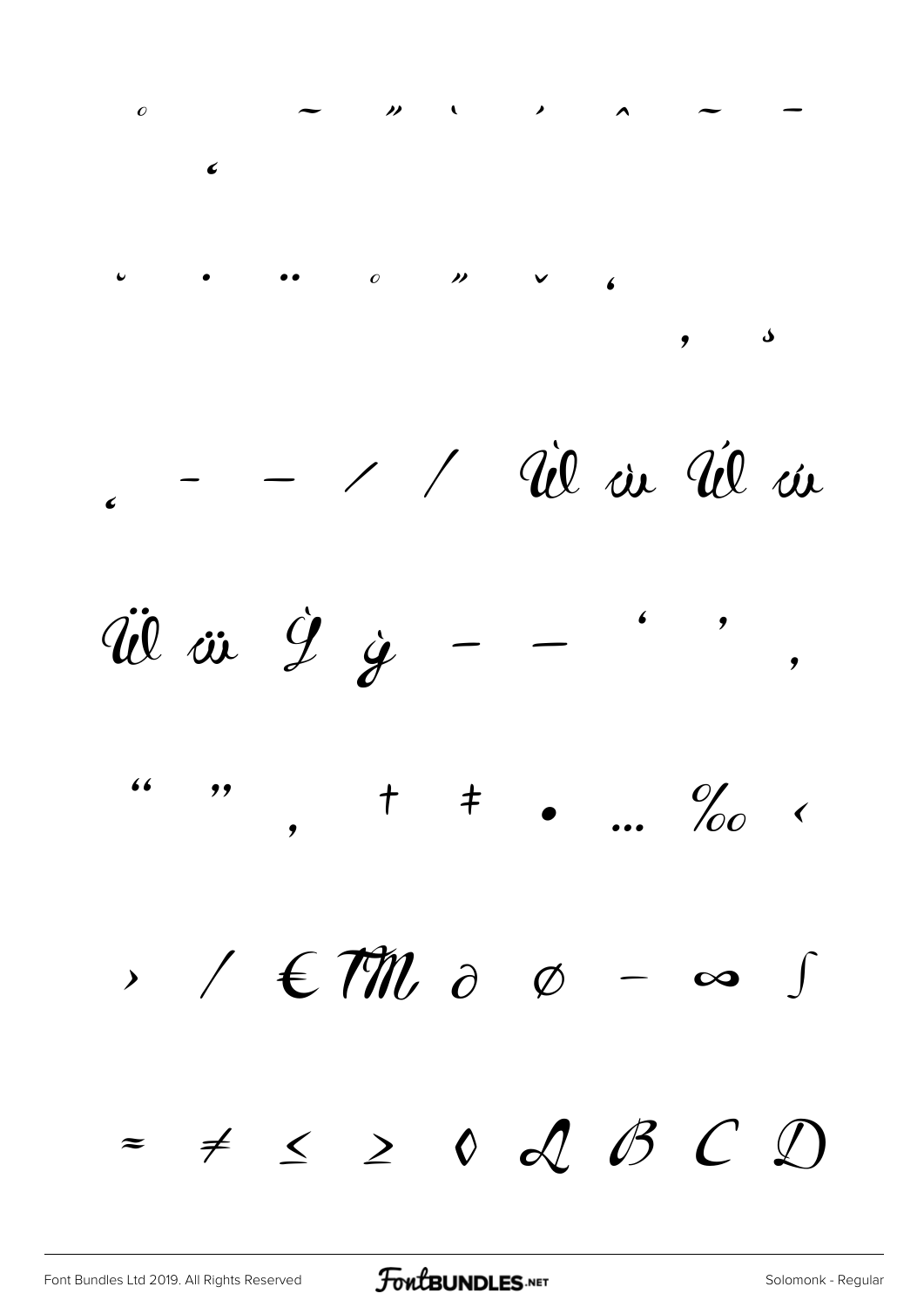